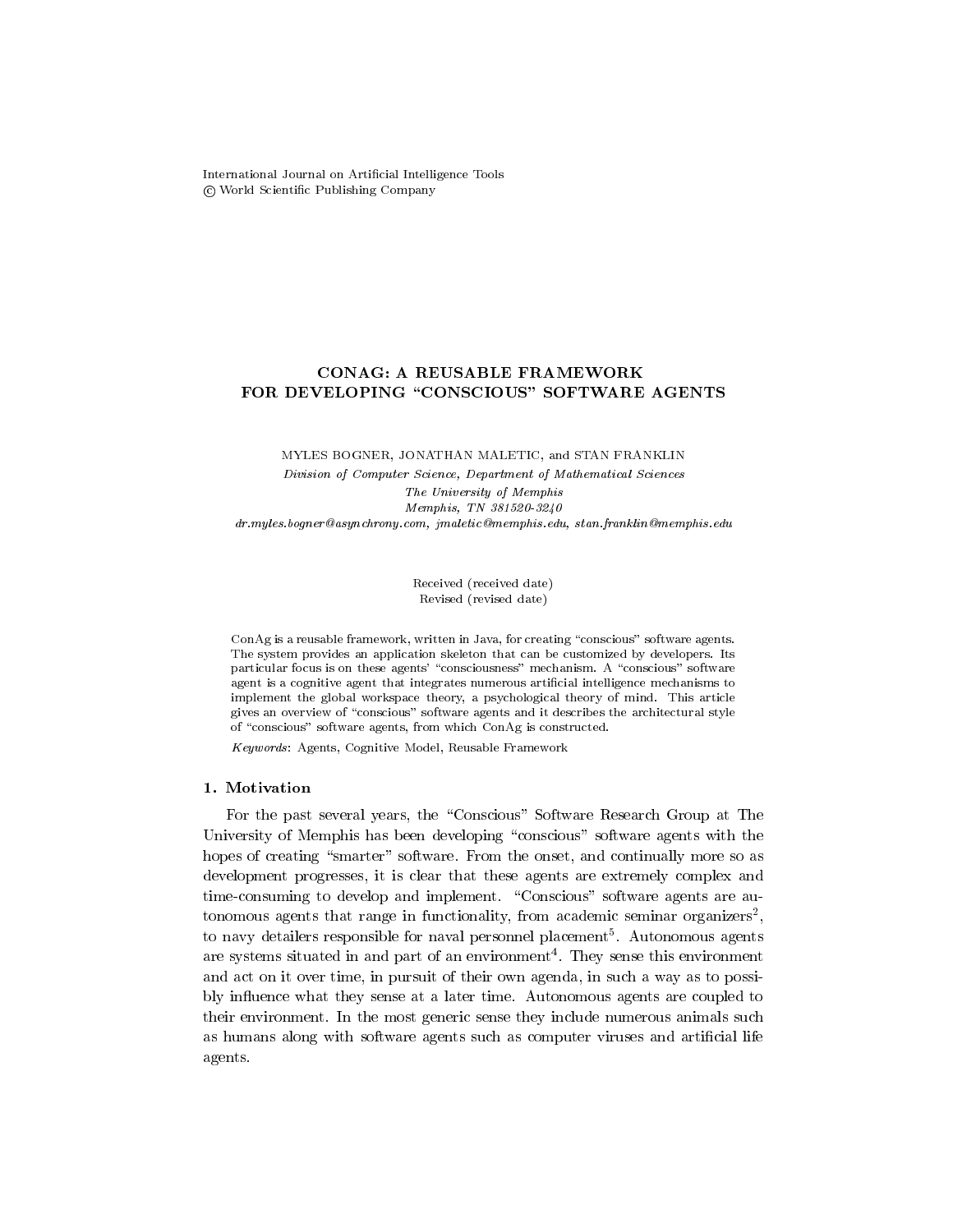Many of these agents are also cognitive agents3 . Cognitive agents are autonomous agents equipped with cognitive features such as concept formation, consciousness, emotions, long and short-term memory, meta-cognition, and perception. In this article, these cognitive features are used both in the folk-psychological and technical senses. "Conscious" software agents are cognitive agents that implement global workspace theory. Global workspace theory is a cognitive theory of mind focusing on human consciousness. This theory postulates that consciousness provides for numerous functions, including adaptation and learning, decision making, and self-monitoring.

ConAg, the "Conscious" Agent Framework, provides many of these functions for autonomous agents implemented in software. ConAg is being developed to help facilitate these agents' construction. It is a reusable software framework for building "consciousness" into software and serves as the backbone for the first implementation of global workspace theory (which is described in the next section). An architectural style for "conscious" software agents that defines  $ConAg$  is then described. The framework itself is presented, including its component-based structure. The framework's use in two "conscious" software agents is lastly illustrated.

#### 2. Global Workspace Theory

Global workspace theory is a cognitive model focusing on human consciousness. The theory postulates that human cognition is implemented by a multitude of relatively small, special purpose processes, almost always unconscious. Each process is autonomous and narrowly focused. It is very efficient, works at high speeds, and makes very few errors. Each process can act in parallel with others. This allows for the creation of a high capacity system such as the central nervous system.

In such a multi-agent system, coalitions of such processes, when aroused by novel or problematic situations, compete for access into a global workspace and, therefore, into consciousness. This limited capacity workspace serves to broadcast the coalition's message to all the unconscious processes, in order to recruit other processes to join in handling and solving the current novel situation or problem. Consciousness provides for numerous functions such as identifying conflicts and prioritization.

It is helpful to think of processes going through five stages. First, unconscious processes, each working towards achieving a portion of an overall goal, form a coalition. A coalition is a set of processes that work together to perform a specific task. Second, coalitions compete for access into the global workspace. The global workspace provides a central location for one coalition to interact with the system's other processes, similar to a blackboard. Third, items that enter the global workspace, or the *spotlight of consciousness*, broadcast information to all unconscious processes. This broadcast allows the conscious coalition to recruit other processes which can contribute to the conscious coalition's tasks. The spotlight can only shine on one coalition at a time. For example, humans must think of two al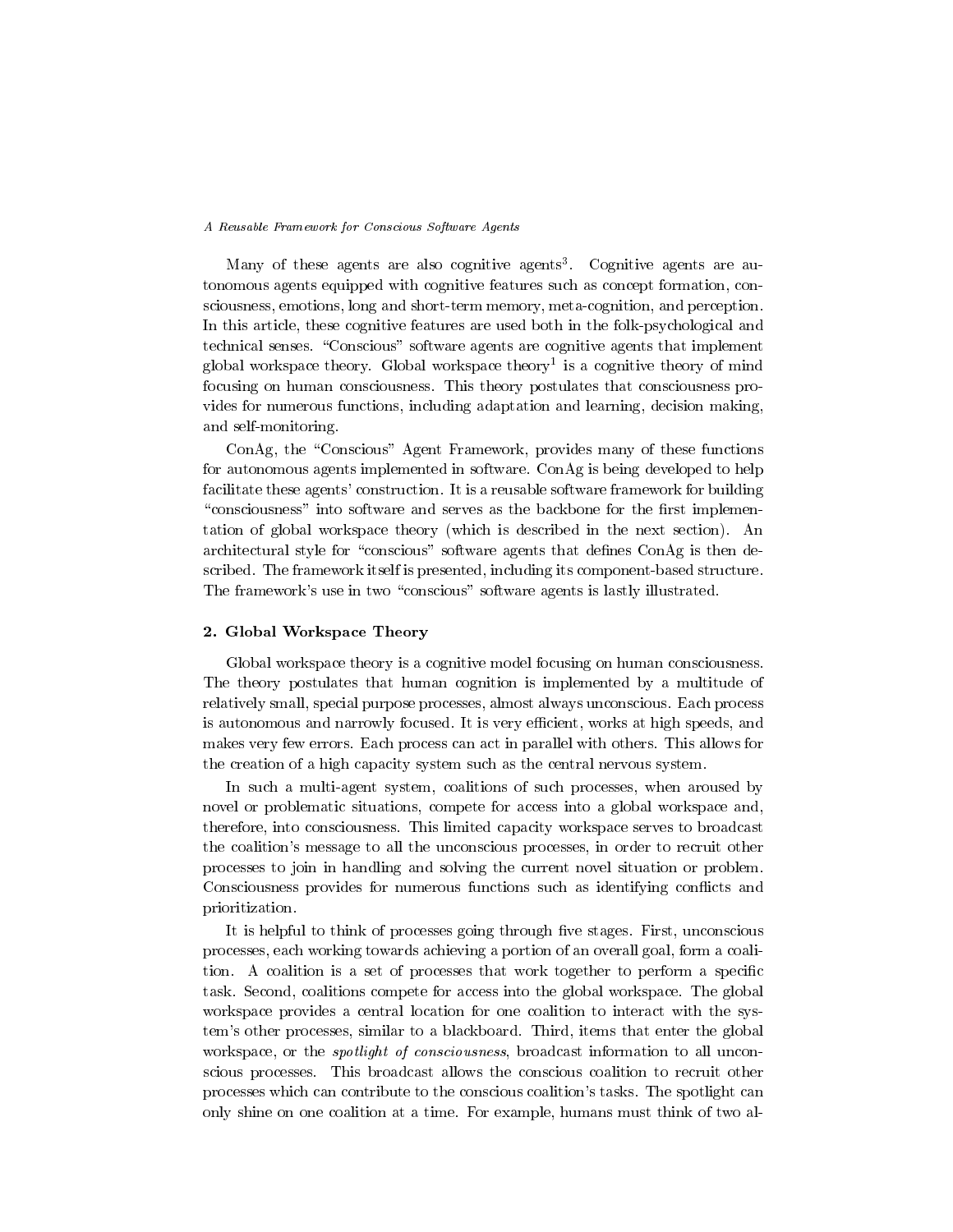ternatives one after another; they cannot be addressed simultaneously. Fourth, all unconscious processes receive the broadcast message. Finally, the processes which understand this message, and which need to take action, do so.

## 3. An Architectural Style for "Conscious" Software Agents

This work involves the implementation of the global workspace theory to support the idea of "conscious" software agents for complex problem solving. The first such system developed is "Conscious" Mattie (CMattie)<sup>2</sup>. At CMattie's onset, the plan was to apply these methods to a number of other problem domains. Therefore, it was decided to develop a reusable framework to support the implementation and development of such systems. The framework, ConAg, is developed in Java using object oriented concepts. ConAg's architecture rests on a software design philosophy that directs "conscious" software agents' development. The main goal was to identify the key design features common across application domains. This supports high level design reuse that in turn speeds the development of such systems.

In addition to adhering to global workspace theory, "conscious" software agents are designed following the action selection paradigm, a paradigm providing principles for a cognitive agent architecture . This paradigm facilitates the realization of global workspace theory in software agents. Action selection states that minds are autonomous agent's control structures. A mind's task is to produce the next action. Minds should be viewed as continuous instead of Boolean. Sensations, such as perception, are operated on by minds to create information for their own use. A multitude of disparate mechanisms enable minds and there is little direct com munication between them. Minds and action selection are limited to autonomous agents. Agents are situated in environments and the agents' actions are selected in the service of drives. Prior-information (memories) are re-created to help produce actions. Cognitive functions, as described by global workspace theory, such as categorizing, inferencing, planning, recalling, recognizing, and sensing all serve to help determine what to do next.

An architectural style for "conscious" software agents was defined to support the above mentioned concepts. This framework provided a collection of constraints, building-blocks, design elements, and rules for composing a "conscious" software agent<sup>--</sup>. This architectural style is given in Figure 1. It is analogous to the architectural style of a blackboard system, but extends those concepts to support global workspace theory and the action selection paradigm. These systems are composed of three main components: an attention manager, memory, and cognitive features. The attention manager gathers information together (using Pandemonium theory) and in turn updates the long and short term memory. The information in memory is continually broadcast back to the cognitive features.

Pandemonium theory's<sup>6</sup> components interact like people in a sports arena. Both the fans and players are known as demons. Demons can cause external actions, they can act on other internal demons, and they are involved in perception. The vast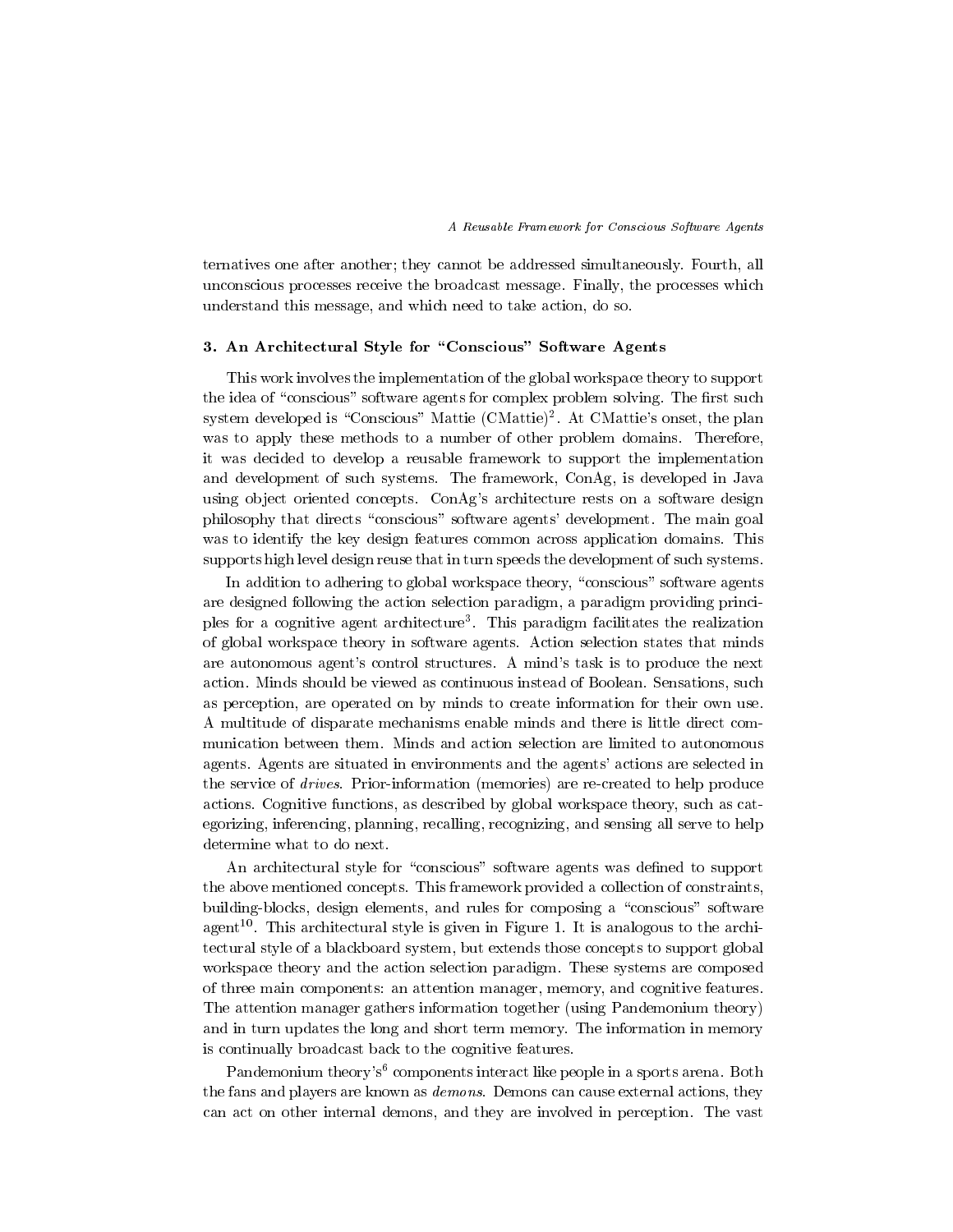

Fig. 1. Architectural Style For \Conscious" Software Agents

ma jority of demons make up the audience in the stands. There are also a small number of demons on the playing field. The ones on the playing field are attempting to excite the fans. Audience members respond in varying degrees to these attempts to excite them, with the more excited fans yelling louder. The loudest fan goes down on the playing field and joins the players, perhaps causing one of the players to return to the stands. The louder fans are those who are most closely linked to the players. There are some initial links in the system and more are created over time. Links are created and strengthened by the amount of time demons spend together on the playing field and by the system's overall motivational level at the time.

By rening this architectural style to the next level, Figure 2 illustrates the particular architecture that is used in ConAg. This architecture's modules are described below. ConAg is focused primarily on the items circled in this figure.

Many of the cognitive mechanisms such as behaviors and perception are, in reality, driven by small single-task codelets corresponding to global workspace theory's processors and pandemonium theory's demons. These correspond to the \Cognitive Process Codelets" of figure 2 and are the codelets that comprise emotions<sup>9</sup> , and the contract of the contract of the contract of the contract of the contract of the contract of the contract of the contract of the contract of the contract of the contract of the contract of the contract of the con penaviors", meta-cognition"", and perception"". Emotion codelets are dispersed throughout "conscious" software agents, looking for situations that will influence the systems' overall emotional state. The system's emotional states are a composite of several emotions, such as happiness, sadness, anger, and fear. Behaviors serve to perform the systems' ma jor actions. For example, agents that communicate via email may have a behavior to compose a reply to an incoming message. Working in conjunction with behaviors are drives. Drives are built-in to "conscious" software agents and they operate in parallel. Drives activate behaviors, and behaviors work to fulfill them.

Another cognitive feature, perception, varies depending on the domain; it can range from receiving voice in tutoring systems to natural-language email messages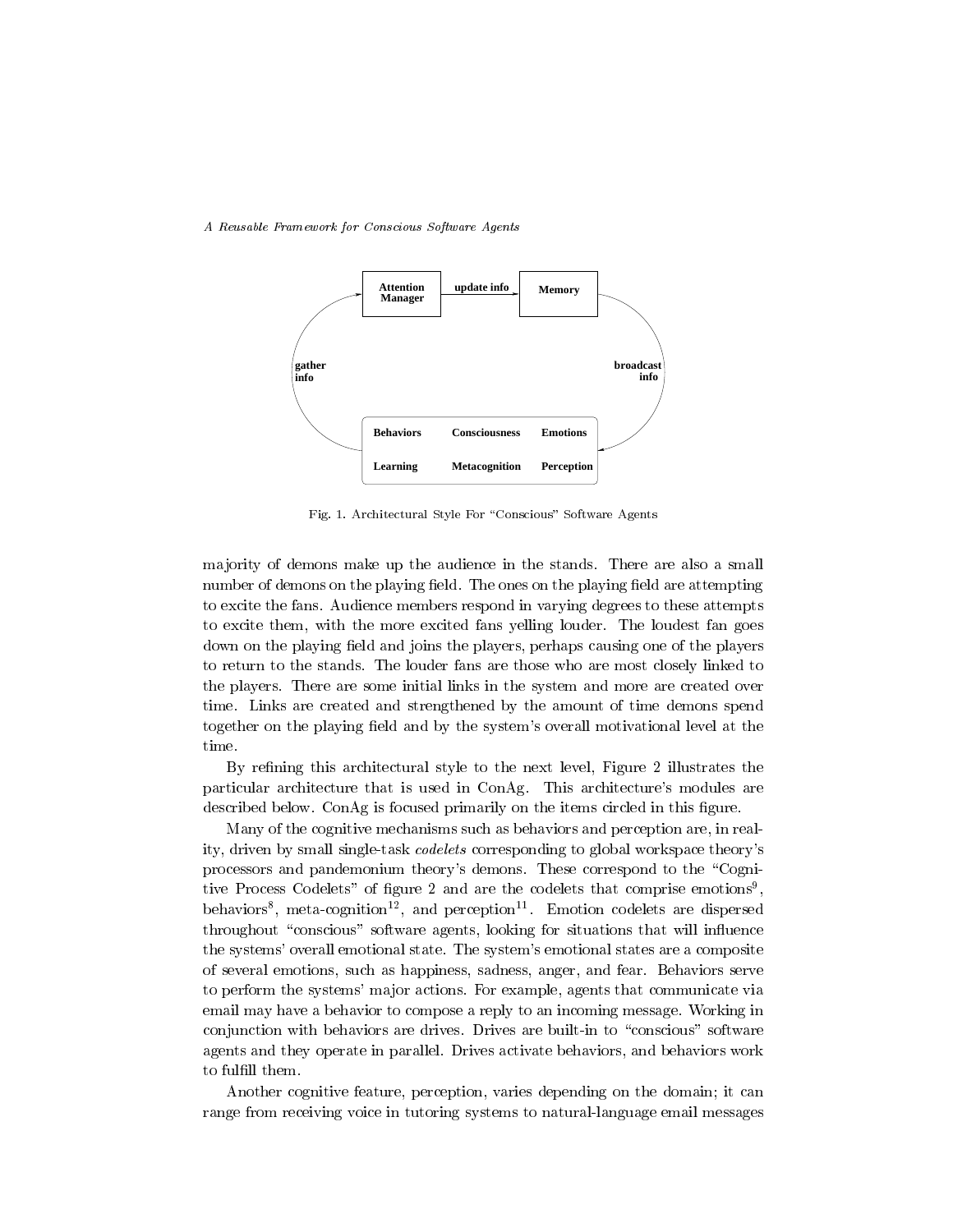

Fig. 2. An Architecture For "Conscious" Software Agents

in department seminar organizers. As seen in figure 2, the "Focus" is the location where this incoming perceptual information is created for the agent's own use. Here, these perception are associated with emotions and various memories. Metacognition, as an overseer, monitors the agents' internal conditions. If necessary, it can influence the behaviors, perception, "consciousness", and learning. As an example, meta-cognition can make the agent more goal-oriented or opportunistic and cause voluntary attention by in
uencing the chances that a coalition of codelets will make it to "consciousness". Learning works with meta-cognition and takes many forms in these agents such as the ability to learn new behaviors.

All codelets have activation levels corresponding to how important they perceive their action to currently be. These activation levels are also directly associated with the higher level concept the codelet serves, such as a behavior currently being executed. Codelets also contain associations with other codelets, corresponding to the links of pandemonium theory's demons. All codelets that are actively performing their tasks join the playing field. The playing field is the first portion of the "conscious" attention mechanism. The primary responsibility of attention codelets is to bring novel or confircting information to consciousness =. This includes new perceptual information and also includes con
icts between what is perceived and what is remembered along with conflicts in the potential communication output of the agents. The attention mechanism contains a way to form coalitions of codelets.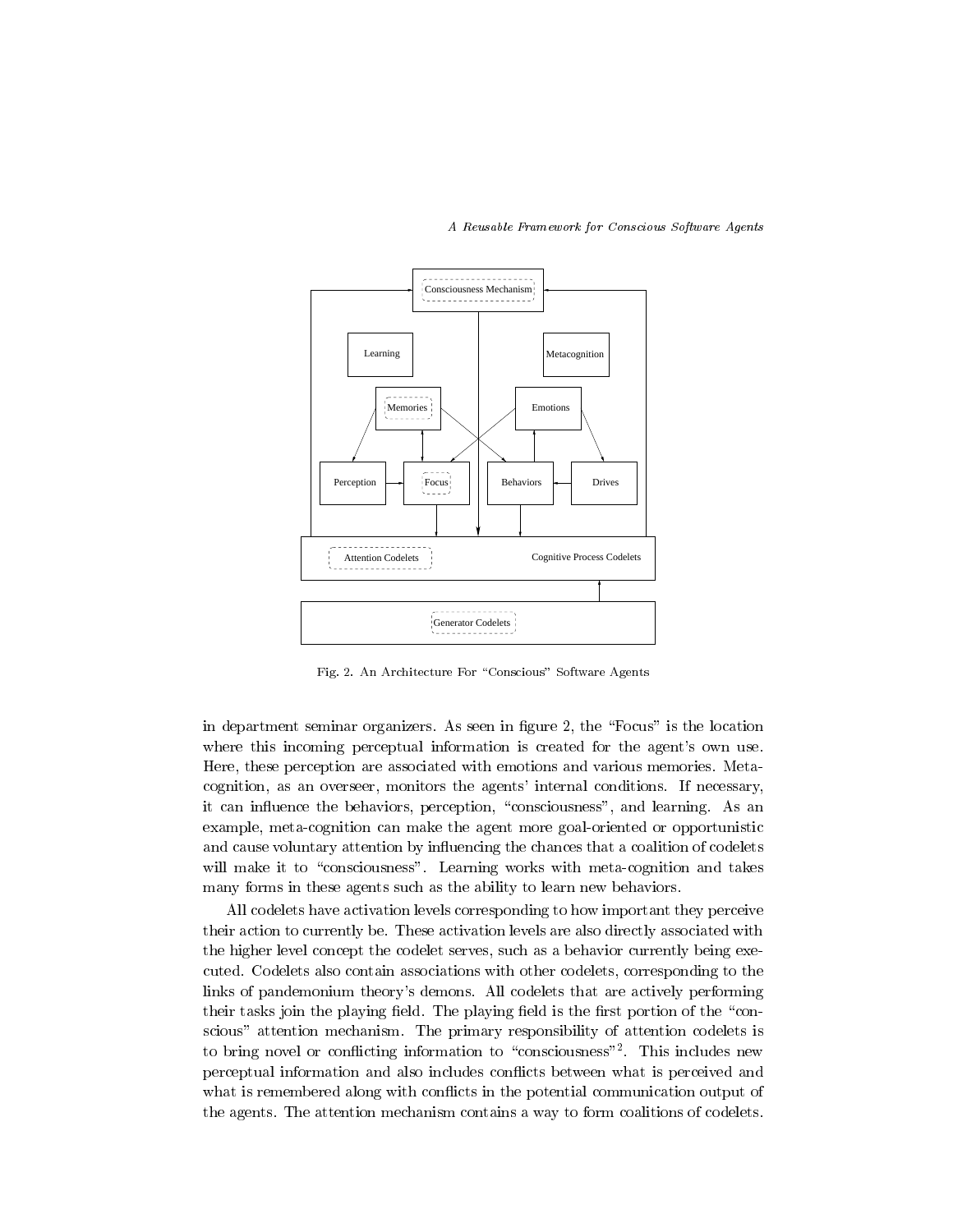Specifically, a coalition manager works to group codelets into coalitions based on their associations to other codelets. A coalition must be selected for "consciousness" from among the formed coalitions. This selection is performed by the spotlight controller and is based on a coalition's activation level. Once the "conscious" coalition has been selected, the attention mechanism's broadcast manager sends out the coalition's information. Since it is known that human short-term memory holds approximately seven recent conscious items, the coalition's information isplaced in the system's short term memory. All codelets in the system are able to receive these broadcasts. In some cases, there must be multiple copies of the same kind of codelets based on what is \conscious". Generator codelets, each corresponding to a specific kind of codelet, solve this problem by receiving the broadcast and instantiating copies of themselves with the correct information.

"Conscious" software agents are often very domain-specific entities. Following the action selection paradigm, what an agent perceives, its drives and corresponding behaviors, etc. are coupled to its environment. A relatively domain-independent portion is the "consciousness" mechanism. This is ConAg's main focus.

# 4. The "Conscious" Agent Framework

The idea of a reusable framework is often not well understood and the term is misused outside the ob ject-oriented community<sup>7</sup> . Frameworks are reusable designs of all or part of a class of systems. They are commonly represented by a set of abstract classes along with the way the class instances interact. Frameworks are actual programs, or program shells. Their purpose is to provide an application skeleton that can be customized by developers. Frameworks are powerful because they significantly reduce the amount of effort necessary to develop customized applications, thereby saving time and money.

As a framework, ConAg serves four primary goals:

- $(i)$  To fit within the boundaries of the architectural style for "conscious" software agents.
- (ii) To provide a drop-in implementation for the domain-independent portions of these agents' "consciousness" mechanism.
- (iii) To provide working, easily customizable, and properly documented domainspecific portions of the "consciousness" mechanism, such as attention codelets.
- (iv) To provide stubs for the cognitive mechanisms such as emotions and behaviors found in "conscious" software agents.

ConAg is implemented in Java and utilizes Java's AWT and Beans frameworks. All classes are implemented as Java Beans, where ever possible, helping contribute to both black-box reuse and, when necessary, easy modification for white-box reuse. In fact, all components except for the attention codelets and Focus are designed to support white-box reuse. Each source file has detailed header comments, and almost every line of code is commented, with all comments catered for Javadoc use. In other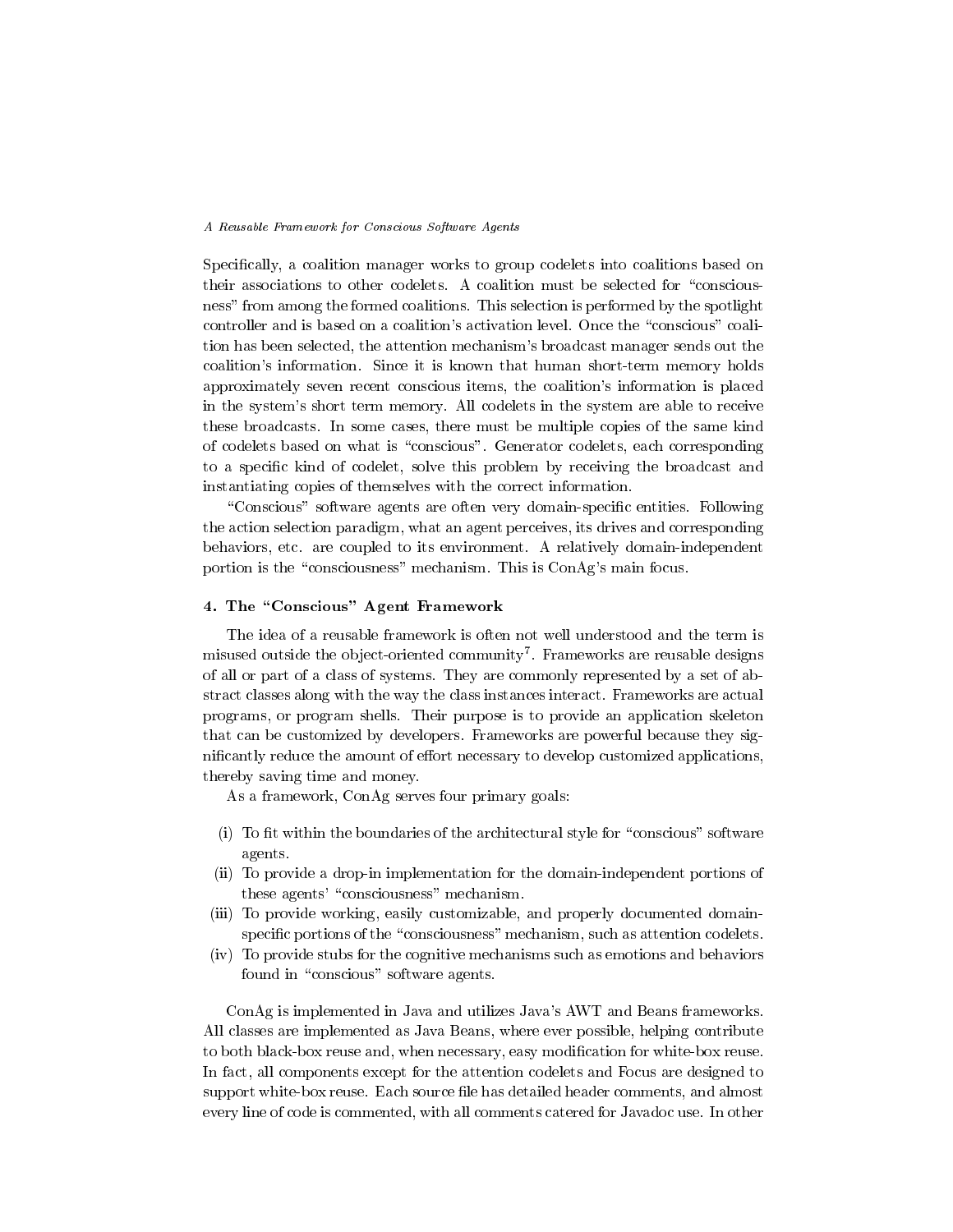

Fig. 3. ConAg's Hierarchical Framework

words, explicit care has been taken to ensure ConAg follows good coding practice to support long term maintenance and reuse. ConAg has a detailed package structure allowing for components to be easily found and identified (see figure 3).

ConAg can be viewed partially as a generic framework similar to a framework for building graphical user interfaces. It implements portions of the "consciousness" mechanism intended to work across domains. In other words, many portions of the framework can simply be dropped in an agent being developed. As a framework, ConAg is placed in the hierarchy at the same level as frameworks for "conscious" software agents' other main modules, such as emotion and meta-cognition. ConAg's package branches off into two main groups, the base codelet and "consciousness" packages.

Within figure 3's base codelet package, ConAg includes a definition for what a minimum codelet is. All codelets in "conscious" software agents must inherit this base codelet, customizing it for specic use. This is needed as codelets must contain certain properties to be appropriately recognized and handled by the attention package's components described below. This codelet definition includes items such as: the way a codelet's associations to other codelets is represented; the manner that a codelet's activation level is represented; how the activation level is increased and decreased; the structure each codelet needs to carry in order for its information to be successfully broadcast; and the way a codelet receives the \conscious" broadcast and checks short-term memory.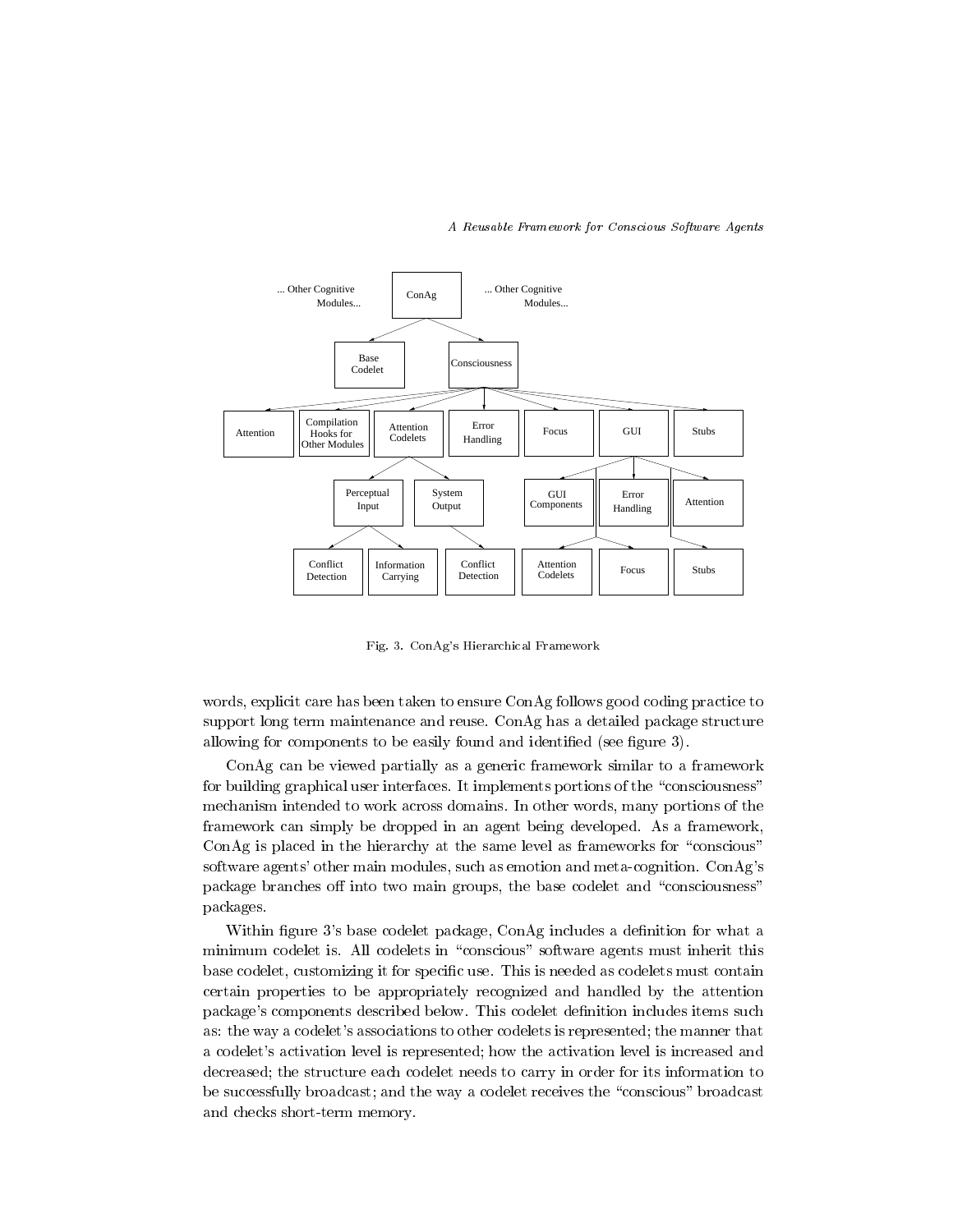In the attention codelets package, ConAg also includes a definition for a base attention codelet that all attention codelets inherit. This denition highlights that attention codelets carry both con
ict and/or novel information. In addition, it contains the methods by which attention codelets rapidly increase their activation levels in their attempt to gain "consciousness." Pure black-box reuse of the attention codelets is difficult, as they are tied closely with the problem domain. The provided attention codelets therefore are typically altered to reflect these dependencies. ConAg provides attention codelets to detect novel and con
icting information for perceptual input and output. These codelets are catered for agents that com municate via email. As attention codelets are Java beans, modifying them for new problem domains does not always require changes to the graphical user interface.

The attention package includes a pandemonium-like playing field, a coalition manager, a spotlight controller for selecting the "conscious" coalition, and a broadcast manager. Because this system is based on pandemonium theory's concept of demons, a concept manager for learning new concepts is also included along with support for a short-term memory. While black-box reuse is intended for these components, each can be modied to the developer's satisfaction. For example, a new algorithm for forming coalitions can be created and easily integrated into the system.

As discussed previously, the Focus is the location where perceptual information is created for the agent's own use. ConAg's Focus package is currently tailored for email correspondence. White-box reuse is necessary to modify its structure to accept different forms of perceptual input. The Focus includes an event driven system that noties attention codelets when new percepts and memories are placed within it. ConAg's stubs package supplies templates for other cognitive modules such as meta-cognition. These stubs are currently functional and provide the basic mechanisms for further development of other cognitive modules. Unlike the fully implemented cognitive modules, care has been taken to try and make these modules domain-independent and therefore very reusable.

ConAg's graphical user interface, found in the GUI package, is written using Java's AWT. It provides a window into the inner workings of the system. ConAg does not depend on the GUI to run and this package can be completely removed. Since the GUI is driven by Java beans, it is easily web enabled through Java Server Pages. The framework error handling package also provides a common mechanism for handling errors. The provided GUI contains its own error handling mechanism, using identical techniques as the framework's main one. This technique allows the developer a single point in which to code for handling additional errors while also providing consistent debugging methods throughout the framework.

# 5. Agents Using ConAg

ConAg has successfully been deployed in two experimental "conscious" software agents, Civiatue and IDA-, with Civiatue currently being the more mature of the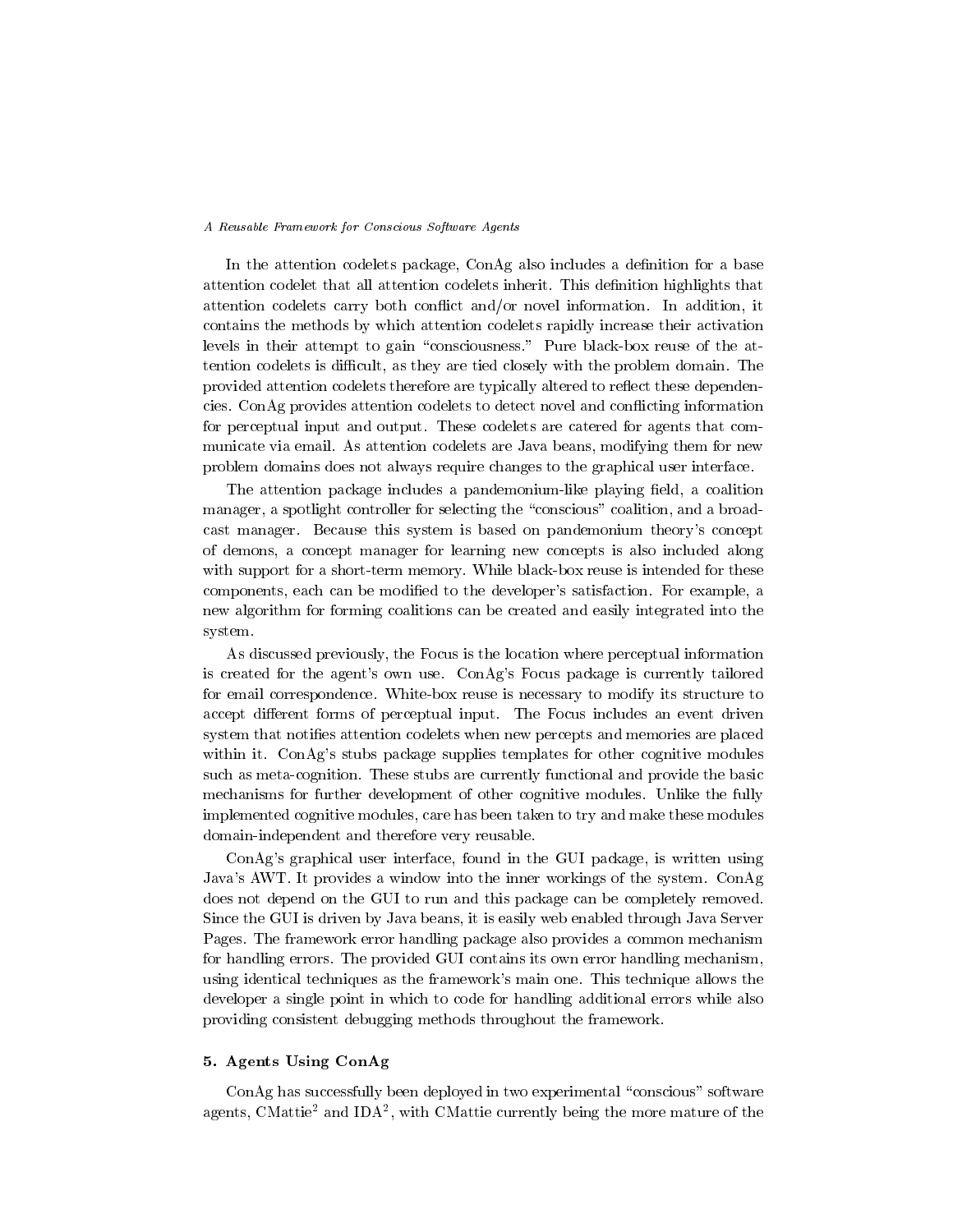two agents. CMattie is designed for a specic, narrow domain. She functions in an academic setting, gathering information from humans regarding seminars and seminar-like events such as colloquia, defenses of theses, etc. Using this information, she composes an announcement of the upcoming week's seminars, and mails this announcement weekly to members of a mailing list that she maintains, again by email interactions with humans.

IDA, the Intelligent Distribution Agent, is a significant extension of CMattie. IDA is being designed and prototyped for the United State Navy5 . IDA is designed to perform as a Navy detailer. At the end of a sailor's tour of duty (approximately 3-6 years), the sailor is assigned to a new billet (job position). This job assignment process is known as distribution. These new assignments are made by approximately two hundred full-time navy personnel, known as detailers. Currently, employing these detailers costs approximately \$20,000,000 annually.

IDA is the "conscious" software research group's proof of concept project. Like CMattie, IDA must communicate, this time with sailors, in natural language. In addition, she must access and understand the content of several naval databases. IDA has constraint satisfaction issues in satisfying the Navy's needs. For example, she must make sure that a Naval destroyer has the required number of sonar technicians with the appropriate training. She must keep down the costs associated with moving sailors and she must cater to the desires and needs of sailors as much as possible.

In parallel to its continued development, ConAg is being thoroughly tested. The following is one of the many fine grained tests performed when ConAg is used in CMattie. The analysis asks three questions: 1) Do the Focus' perception registers receive the data correctly from the perception module? 2) If so, do all the appropriate attention codelets pick up the information? 3) If this occurs, does all the information get chosen for "consciousness"?

To perform this test, ten different types of messages were chosen from email messages previously sent to the departmental secretaries. These message types ranged from requests to be added to a mailing list, to the addition of a new seminar, to announcements about an upcoming speaker talking on a specic topic in a certain seminar. These messages were placed in ConAg's perception module stub. They were placed in the stub file in such a way as to mimic how CMattie's perception module ideally performs. ConAg was run with these ten messages as input and then stopped. Upon completion, the output log file was analyzed to ensure that all of the perception registers were lled correctly for each message. Also, it was checked to make sure that all of the attention codelets that are supposed to pick the information did in fact spring into action. Finally, it was checked that the "conscious" broadcast contained the same information as the initial stub file.

Testing revealed that the perception registers were able to be set correctly 100% of the time. The attention codelets picked up their information 100% of the time and the data broadcast from "consciousness" matched the initially perceived information 100% of the time.